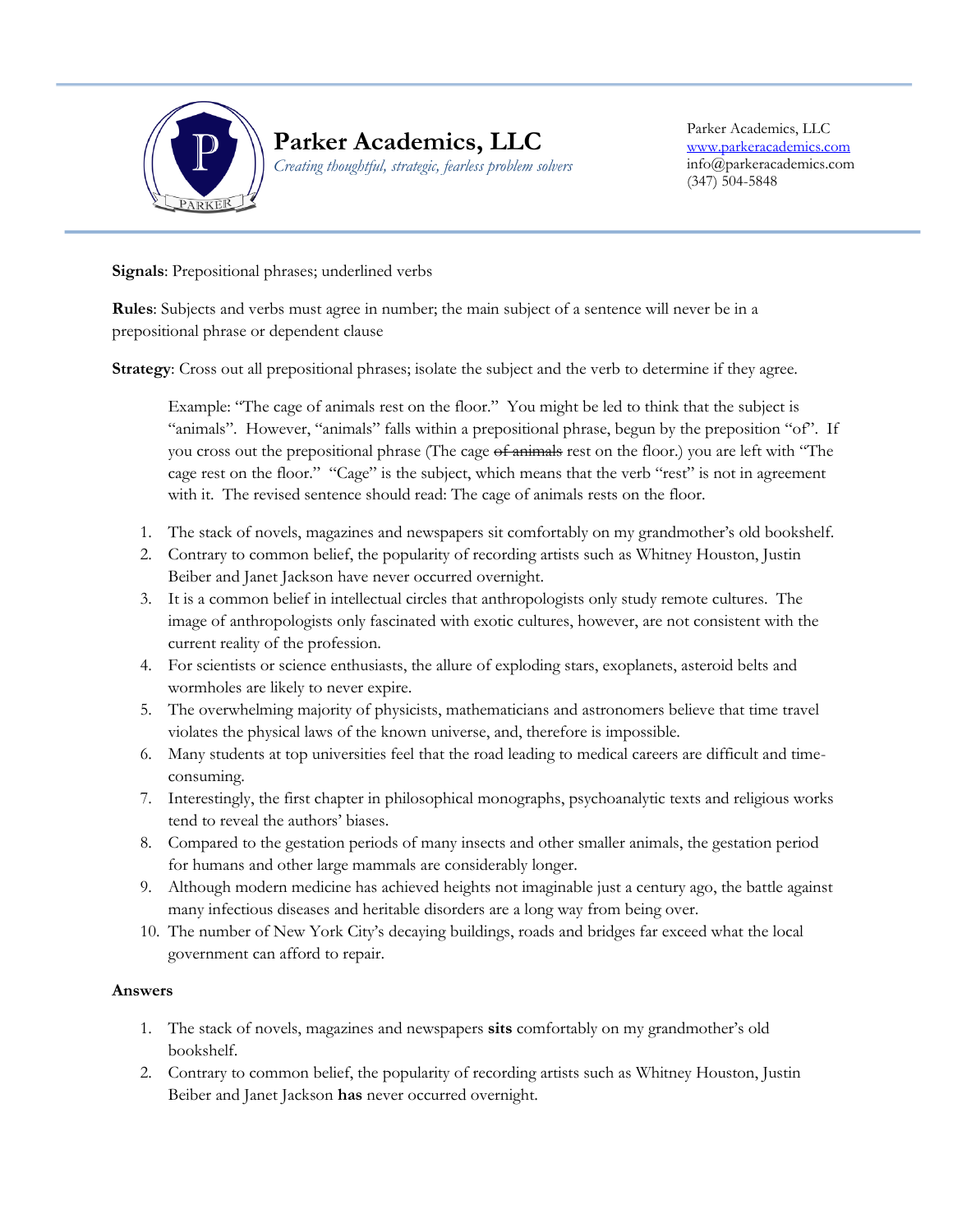

# **Parker Academics, LLC**

*Creating thoughtful, strategic, fearless problem solvers*

Parker Academics, LLC [www.parkeracademics.com](http://www.parkeracademics.com/) info@parkeracademics.com (347) 504-5848

- Ī 3. It is a common belief in intellectual circles that anthropologists only study remote cultures. The image of anthropologists only fascinated with exotic cultures, however, **is** not consistent with the current reality of the profession.
- 4. For scientists or science enthusiasts, the allure of exploding stars, exoplanets, asteroid belts and wormholes **is** likely to never expire.
- 5. The overwhelming majority of physicists, mathematicians and astronomers **believes** that time travel violates the physical laws of the known universe, and, therefore is impossible.
- 6. Many students at top universities feel that the road leading to medical careers **is** difficult and timeconsuming.
- 7. Interestingly, the first chapter in philosophical monographs, psychoanalytic texts and religious works **tends** to reveal the authors' biases.
- 8. Compared to the gestation periods of many insects and other smaller animals, the gestation period for humans and other large mammals **is** considerably longer.
- 9. Although modern medicine has achieved heights not imaginable just a century ago, the battle against many infectious diseases and heritable disorders **is** a long way from being over.
- 10. The number of New York City's decaying buildings, roads and bridges far **exceeds** what the local government can afford to repair.

#### Subject-Verb Inversion/Compound Subjects

**Definition**: A compound subject occurs when there are two or more nouns linked by commas and/or the word "and".

**Definition**: A subject-verb inversion occurs when the typical ordering of subject, then verb is reversed—the verb comes first, then the subject.

**Signals**: Prepositional phrases, commas, a list or series, the word "and"; underlined verbs

**Rules**: Subjects and verbs must agree in number; the main subject of a sentence will never be in a prepositional phrase or dependent clause

**Strategy**: Cross out all prepositional phrases; Isolate the verb and all parts of the subject. Replace the subject parts with "they"; place the "they" before the verb to determine if the two agree.

In the following example, we will first get rid of all prepositional phrases: "In the magazine is an ad of my favorite shoe and a photo of my least favorite pop star." The two nouns linked by "and" are "ad" and "photo". Given that both items are in the magazine, we can replace the two with "they". When we place "they" next to "is" it is clear that the two do not agree. The "is" should change to "are". The revised sentence reads: "In the magazine **are** an ad of my favorite show and a photo of my least favorite pop star."

1. Beyond the earth's crust lies the mantle, which has never been completely penetrated, and the core, which protects us all from deadly solar radiation.